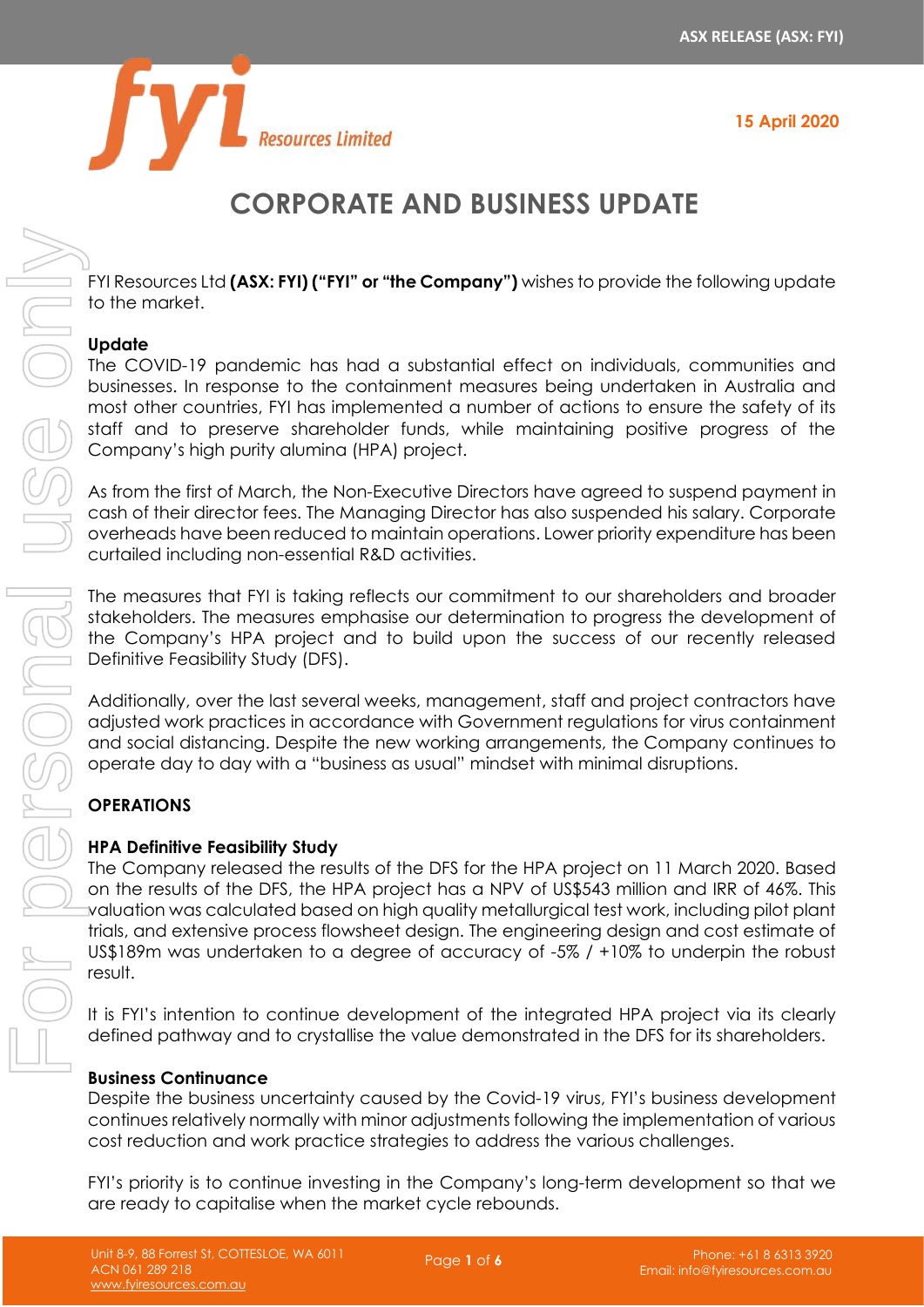

# **Customer Engagement**

Following the release of the DFS result and the success of pilot plant trials, FYI has a high level of confidence in the technology and process flowsheet and the Company's ability to produce a superior quality HPA product.

As well as validating the production process flowsheet, the pilot plant trials produced representative HPA samples generated from FYI feedstock that could be provided to potential customers. This gives potential customers the confidence to test and qualify FYI's product with surety of product provenance and quality.

FYI has been actively engaged in the marketing of its HPA since the prefeasibility study release in late 2018. Customer response to our HPA product has been very favourable and we look to building up the relationships and continuing the qualification and tailored specification with potential customer groups.

This focus is essential to our progress, and whilst we are witnessing some altering of business arrangements from our counterparties, FYI is maintaining a "business as usual" approach as close as possible to our HPA project schedule.

#### **Continued product development**

A number of parties that have been engaged in FYI's HPA qualifying process requested additional product finishing of the HPA samples. This request focuses on the physical properties of the end product to suit individual requirements in processing and packaging. FYI is examining different product types to be able to supply product to individual customer specifications.

#### **HPA Project Funding**

Currently there is a high level of market interest in the battery and associated power storage sectors – largely driven by Lithium-ion battery applications and the rapidly developing Electric Vehicle (EV) market. Additionally, HPA is experiencing increased demand from its broader, more traditional markets.

The Company's financial case set out in the DFS coupled with the internally generated (via the pilot plant) high quality and grade HPA product samples and long mine life (>25 years reserves) is considered an attractive proposition to financiers as they seek robust long-term investment opportunities.

To date FYI has secured a standby equity financing facility for up to A\$80m which will primarily be directed towards addressing the equity component of the US\$189m project capital requirements (refer announcement 11 March 2020).

FYI is continuing to explore additional project financing options to complete the financing package for the Company's integrated HPA project including one or more of the following: equity, traditional debt, off-take financing, project joint venture, strategic partners and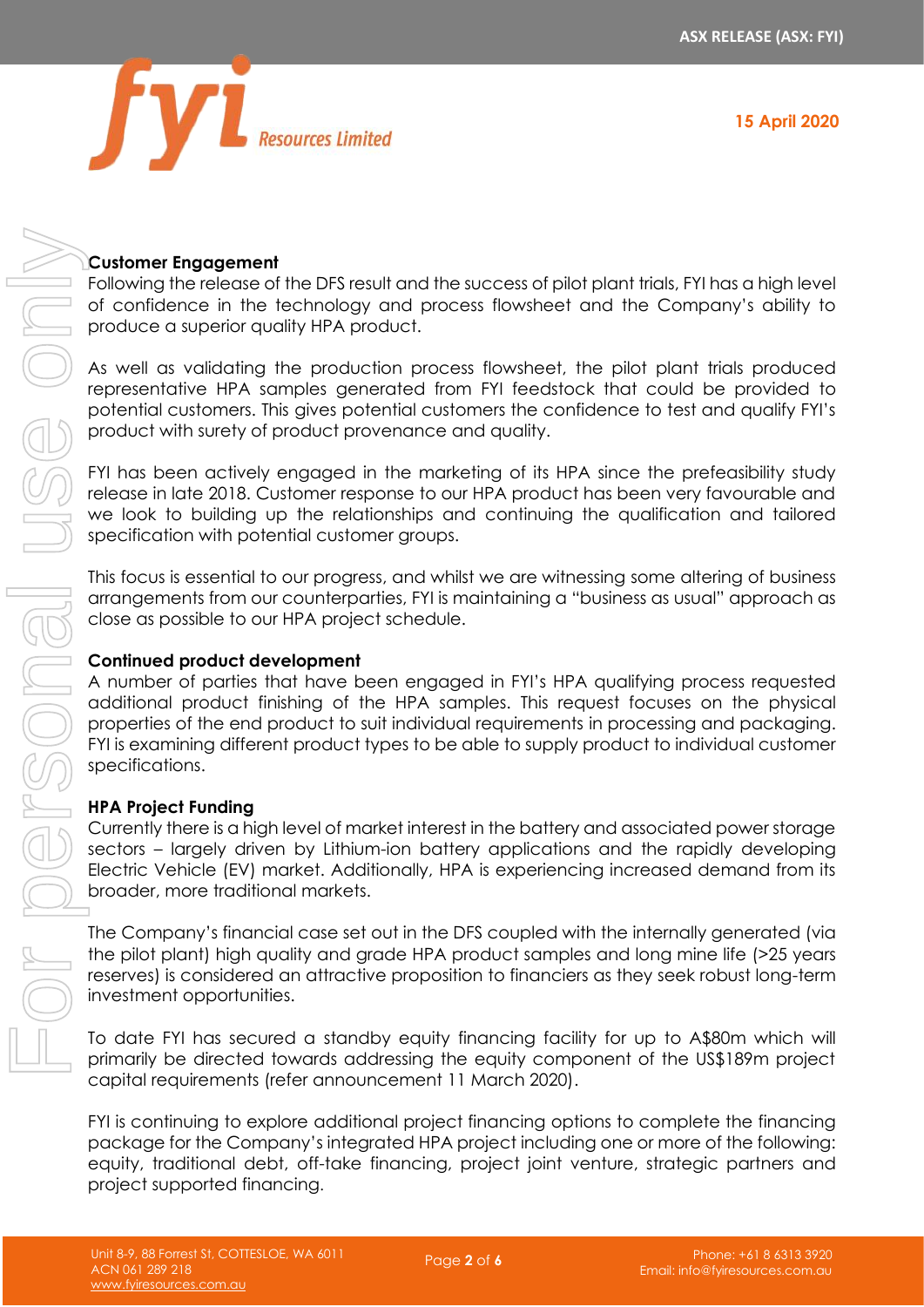

# The global HPA market was valued at US\$1.1 billion in 2018. The HPA market is projected to reach US\$5.1 billion by 2026 at a CAGR of 21.7% between 2019 to 2026 as forecasted by Allied Market Research – market report 2019.

Supporting Allied's long term market view, in 2018, CRU estimated that 4N+ (99.99% Al<sub>2</sub>O<sub>3</sub>) demand would grow from approximately 19,000tpa to approximately 95,000tpa by 2025. Following further research, CRU now suggests the HPA market could grow at 30% GAGR to 272,000tpa in 2028 "...if sufficient supply were available. The demand for ceramic coated separators in lithium-ion battery applications is genuine and will rapidly proliferate, as more energy-dense batteries arrive to serve the surging electric vehicle (EV) market..."

(CRU – HPA market report 2019).

The HPA market is segmented based on purity (4N, 5N, 6N), technology and application. Provenance and guarantee of quality and corporate, social and environmental responsibility will be increasingly important to customers. By technology, this essentially means the manner of production and refining being: 1) the traditional route from bauxite and refining via hydrolysis; or 2) from hydrochloric acid leaching and precipitation – this being FYI's innovative process design pathway.

The HPA market is mainly driven by the development, adoption and uptake in applications such as Lithium ion batteries and static power storage, semiconductors, LED plasma and smartphone display screens, phosphor and specialty glass, various electronics applications, optical lenses and bio-ceramics etc.

In addition to the growth in the broad market diversity of HPA applications, additional global legislative and environmental regulations are promoting HPA produced from alternative sources rather than to the current hydrolysis supply. This is exemplified by the increasing worldwide trend to implement stringent environmental restrictions on bauxite mining and related operations due to their disproportional environment and carbon footprints. This will result in disruptions to traditional production of HPA from bauxite and the hydrolysis process over the mid to long term.

Additionally, governments are also continuing to implement, and enforce, strict emissions control to curb carbon levels from power generation and reduction in combustion engines usage.

These factors combine to provide additional opportunity for an alternative cheaper, more environmentally suitable production of HPA sourced from kaolin.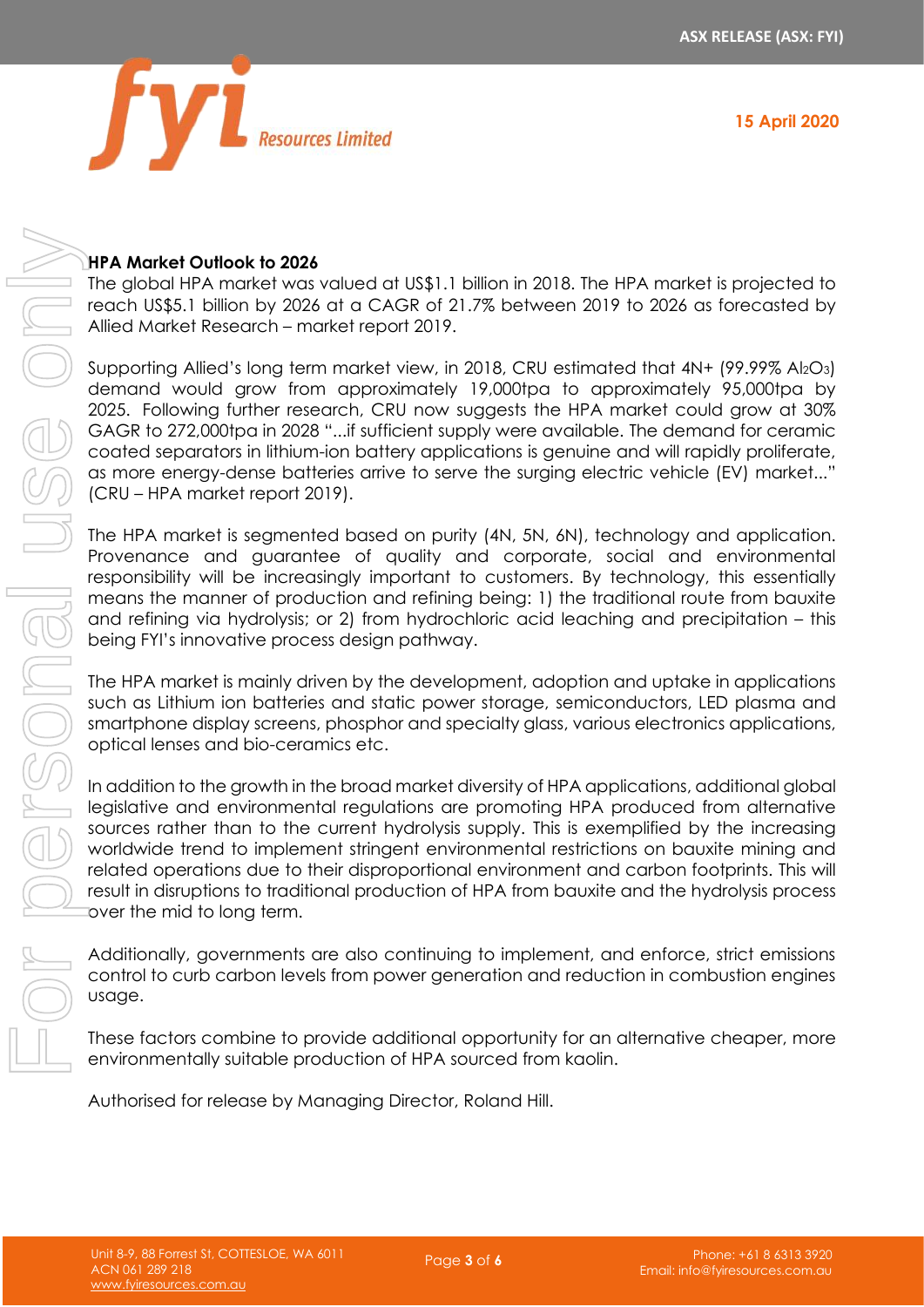

# **For more information please contact:**

**Roland Hill** Managing Director Tel: +61 414 666 178 [roland.hill@fyiresources.com.au](mailto:roland.hill@fyiresources.com.au)

**Simon Hinsley** Investor & Media Relations Tel: 0401 809 653 [simon@nwrcommunications.com.au](mailto:simon@nwrcommunications.com.au)

# **About FYI Resources Limited**

FYI is developing a long life fully integrated high quality, high purity alumina (HPA) production project for both general / traditional and niche markets. FYI's corporate objective is to position itself to be a significant producer of HPA within these rapidly developing markets which include applications in LED, electric vehicle, smartphone and television screen as well as other associated high-tech product markets.

On the basis of its recently released DFS and the robust economic business case for production of HPA, FYI's Cadoux project, north-east of Perth in Western Australia, entails controlled production of a 100%-owned feedstock source, mined on a schedule to match supply requirements of a proposed refinery at Kwinana, south of Perth. FYI's ability to control the integrated process should ensure product quality, consistency and provenance – an increasingly important product selection criteria for customers who rely on knowing the origins and record of ownership in a product's supply chain. For more information pieses contact:<br>
Moreovice that investors include the company will be required.<br>
Moreovice that the company include the required intervention of the company will be required.<br>
(a) About PVI be required

The foundation of FYI's HPA strategy is the innovative and integrated processing flowsheet utilising moderate temperature and atmospheric pressure technologies. These factors combine resulting in world class HPA project potential.

# **Cautionary Statements**

#### **Substance of DFS**

The DFS referred to in this announcement is a study of the potential viability of the Cadoux Kaolin Project. It has been undertaken to understand the technical and economic viability of the Project.

The DFS assumes as a 25 year Project life based only on Proved and Probable Ore Reserves (100%).

The DFS is based on the material assumptions outlined elsewhere in this announcement and the appended summary of the DFS. These include assumptions about the availability of funding. While the Company considers all of the material assumptions to be based on reasonable grounds, there is no certainty that they will prove to be correct or that the range of outcomes indicated by this DFS will be achieved.

To achieve the range of outcomes indicated in the DFS, funding in the order of A\$189 million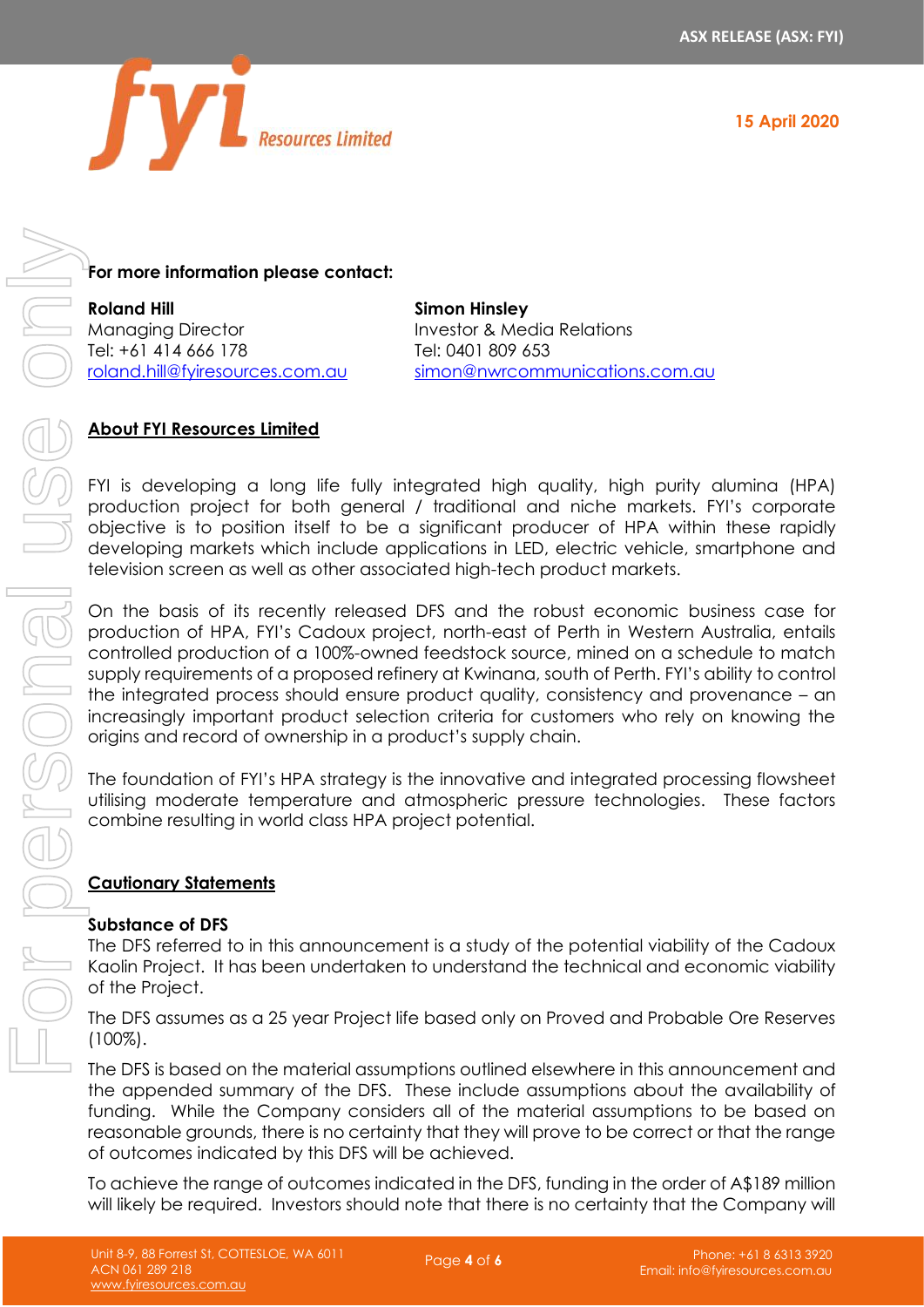



be able to raise the amount of funding when needed. It is also possible that such funding may only be available on terms that may be dilutive to or otherwise affect the value of the Company's existing shares.

It is also possible that the Company could pursue other "value realisation" strategies such as a sale, partial sale or joint venture of the Project. If it does, this could materially reduce the Company's proportionate ownership of the Project.

# **General and forward-looking statements**

The contents of this announcement reflect various technical and economic conditions, assumptions and contingencies which are based on interpretations of current market conditions at the time of writing. Given the nature of the resources industry, these conditions can change significantly and without notice over relatively short periods of time. Consequently, actual results may vary from those detailed in this announcement.

Some statements in this announcement regarding estimates or future events are forwardlooking statements. They include indications of, and guidance on, future earnings, cash flow, costs and financial performance. Such forward-looking statements are provided as a general guide only and should not be relied on as a guarantee of future performance. When used in this announcement, words such as, but are not limited to, "could", "planned", "estimated", "expect", "intend", "may", "potential", "should", "projected", "scheduled", "anticipates", "believes", "predict", "foresee", "proposed", "aim", "target", "opportunity", "nominal", "conceptual" and similar expressions are forward-looking statements.

Although the Company believes that the expectations reflected in these forward-looking statements are reasonable, such statements involve risks and uncertainties, and no assurance can be given that actual results will be consistent with these forward-looking statements.

The contents of this release are also subject to significant risks and uncertainties that include but are not limited those inherent in mine development and production, geological, mining, metallurgical and processing technical problems, the inability to obtain and maintain mine licences, permits and other regulatory approvals required in connection with mining and processing operations, competition for among other things, capital, acquisitions of reserves, undeveloped lands and skilled personnel, incorrect assessments of the value of projects and acquisitions, changes in commodity prices and exchange rates, currency and interest rate fluctuations and other adverse economic conditions, the potential inability to market and sell products, various events which could disrupt operations and/or the transportation of mineral products, including labour stoppages and severe weather conditions, the demand for and availability of transportation services, environmental, native title, heritage, taxation and other legal problems, the potential inability to secure adequate financing and management's potential inability to anticipate and manage the foregoing factors and risks. Company, the statistical contained in the provision of the provision of the provision of the provision of the provision of the provision of the provision of the provision of the provision of the provision of the provision

All persons should consider seeking appropriate professional legal, financial and taxation advice in reviewing this announcement and all other information with respect to the Company and evaluating the business, financial performance and operations of the